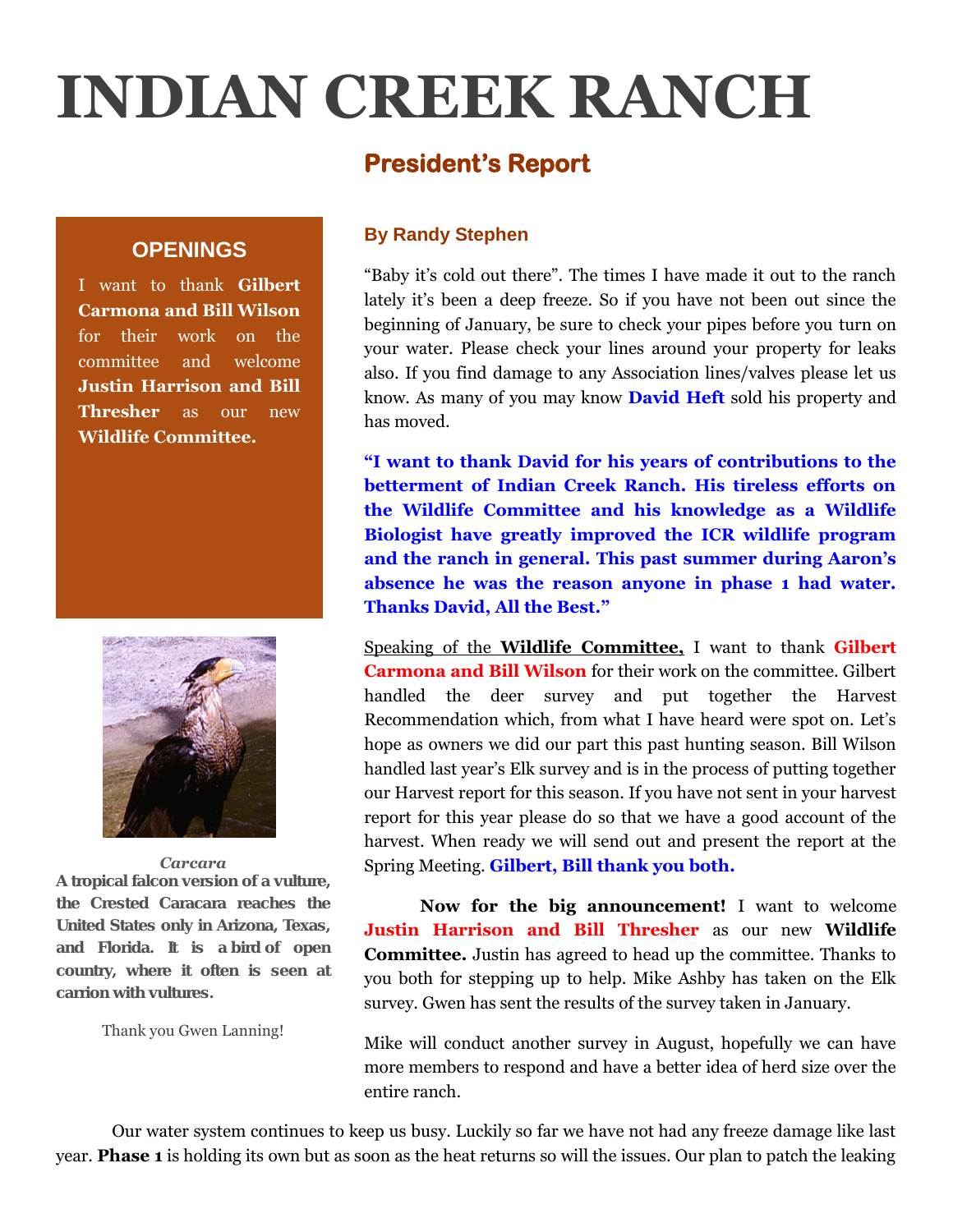tank and add storage to the system has hit a snag, contractors don't want to repair tanks, they want to sell new ones. If anyone has any ideas for patching tanks we would love to hear them. We have 3 tanks that are in need of patching from the inside. Outside patches are like a Band-Aid and will probably come off sooner or later.

# *If anyone has any ideas for patching tanks we would love to hear them.*

Our roads have held up for the most part and we plan on doing some road work later this year using the rock to road process that was used in **Phase 1** which has held up nicely. This process seems to stay on the road longer and we have all the rock we need and should not have to haul material.

**Security continues to be an issue.** Changing lock combos every month has helped but only slightly. And just recently signs of **poaching** have been reported. Hanging feeders and a makeshift ground blind have been found. **This confirms our thoughts that poaching is going on around the ranch.**

There has been a lot of outside contracting going on within the ranch over the last year that may be the root cause of this activity. Please be aware of any activity out of the ordinary and report it. I had seen a white F150 parked on the side of the road and did not think too much of it until I found out a hanging feeder was found not far away from it. I should have taken down the license plate number just in case but I assumed it was a land owner.

Finally our *Spring Gathering* is just around the corner. The date **is April 21, 2018**, and will be held at the ICR at the hangar. We will start serving food at **1:30 pm** and kick off **meeting at 2:00pm**. As in the past the Association will provide Hot Dogs and Hamburgers, Chips and Drinks. If you would like to bring a side dish or a desert please do so. If you are new to Indian Creek Ranch this would be a great time to meet your neighbors and hear what's been going around the ranch.

## *The Spring Gathering is April 21, 2018, lunch at 1:30, meeting at 2:00 pm.*

# **VICE-PRESIDENT'S REPORT**

## **By Jerry Allen,**

The 2017 whitetail hunting season is complete. Hopefully those with wildlife management plans have submitted your annual report for 2017. This year I saw several changes in wildlife patterns. First, the explosion in Axis population was very evident at our place. The 2016 survey estimated an Axis population of 296. The 2017 survey estimated the Axis population was 1,366. Our game cameras supported the over four-fold increase. This impacted our ability to harvest whitetail deer. We saw several instances of whitetail deer leaving or being chased away from feeders by the Axis. I have game camera pictures of 8-10 Axis below the feeder with a whitetail or two in the background not joining in. Our second related observation was that the buck to doe ratio in the annual survey was accurate. The number of Axis at feeders may have displaced the number of whitetail. Of concern is the fact that the Axis herd is just shy of being half the size of the whitetail herd. With the density of the whitetail population over twice the desired population (desired 1,059 and current 2,622) and an Axis herd almost half the size of the whitetail herd, density is an increasing problem. I would recommend that the 2018 wildlife survey again include an Axis count.

# **The 2016 survey estimated an Axis population of 296. The 2017 survey estimated the Axis population was 1,366.**

**We saw several instances of whitetail deer leaving or being chased away from feeders by the Axis.**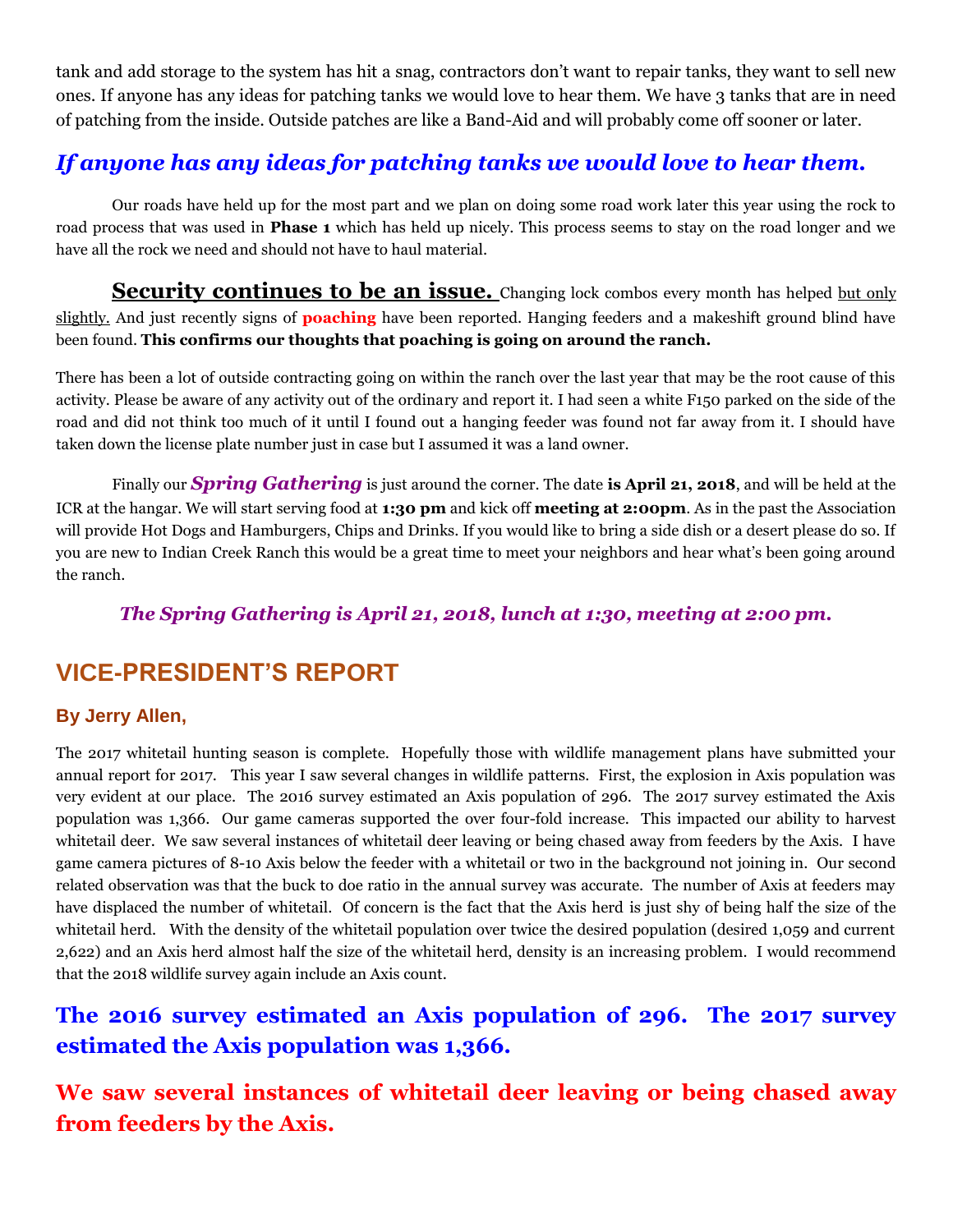The third observation is that hogs at our location are increasing but not at the level we saw in the 2003-2005 era. We did dispatch several more hogs.

We appreciate all the help in maintaining the wildlife water systems. There were several challenges and many of the members stepped up to help Aaron with this task.

I look forward to seeing everyone at the spring meeting.

Jerry Allen

#### **WILDLIFE COMMITTEE**

#### **Justin Harrison and Bill Thresher**

#### **WATER AND ROADS COMMITTEE ?**

#### **[This is a repeat, but still important information.]**

**"Regarding water, Aaron Roberts has stepped up to the water issues. Many do not realize the difficulty in keeping our wildlife water systems functioning. A leak or valve replacement involves scouting out the leak, isolating the water flow to drain the piping to the leak or bad valve, making the repair, and then returning the flow of water. . This often requires two or three trips, The distance travelled results in a lengthy process of well over two to three hours. I make the repairs sound easy. In reality, it does require two people to either weld the black pipe or replace a rusty valve. A special thanks to David Heft for all the work he did during the summer and thanks to Bill Wilson for helping with a recent repair. We are always looking for volunteers to help"**

## SECURITY ISSUES

**"Security continues to be an issue. Changing lock combos every month has helped but only slightly. And just recently signs of poaching have been reported. Hanging feeders and a makeshift ground blind have been found. This confirms our thoughts that poaching is going on around the ranch.**

**There has been a lot of outside contracting going on within the ranch over the last year that may be the root cause of this activity. Please be aware of any activity out of the ordinary and report it. I had seen a white F150 parked on the side of the road and did not think too much of it until I found out a hanging feeder was found not far away from it. I should have taken down the license plate number just in case but I assumed it was a land owner."**

#### **ASSISTANT SECRETARY'S REPORT**

#### **Gwen Lanning**

Jo has officially taken over all of the important secretary duties, and I am remaining as the email contact person. If you have a question or need to get a communication to someone, you can send it to me and I will get it to the right person. I can also send an email blast out to the group for you, but I will probably run it by all the board members first, so there may be a short delay in its being sent.

Gwen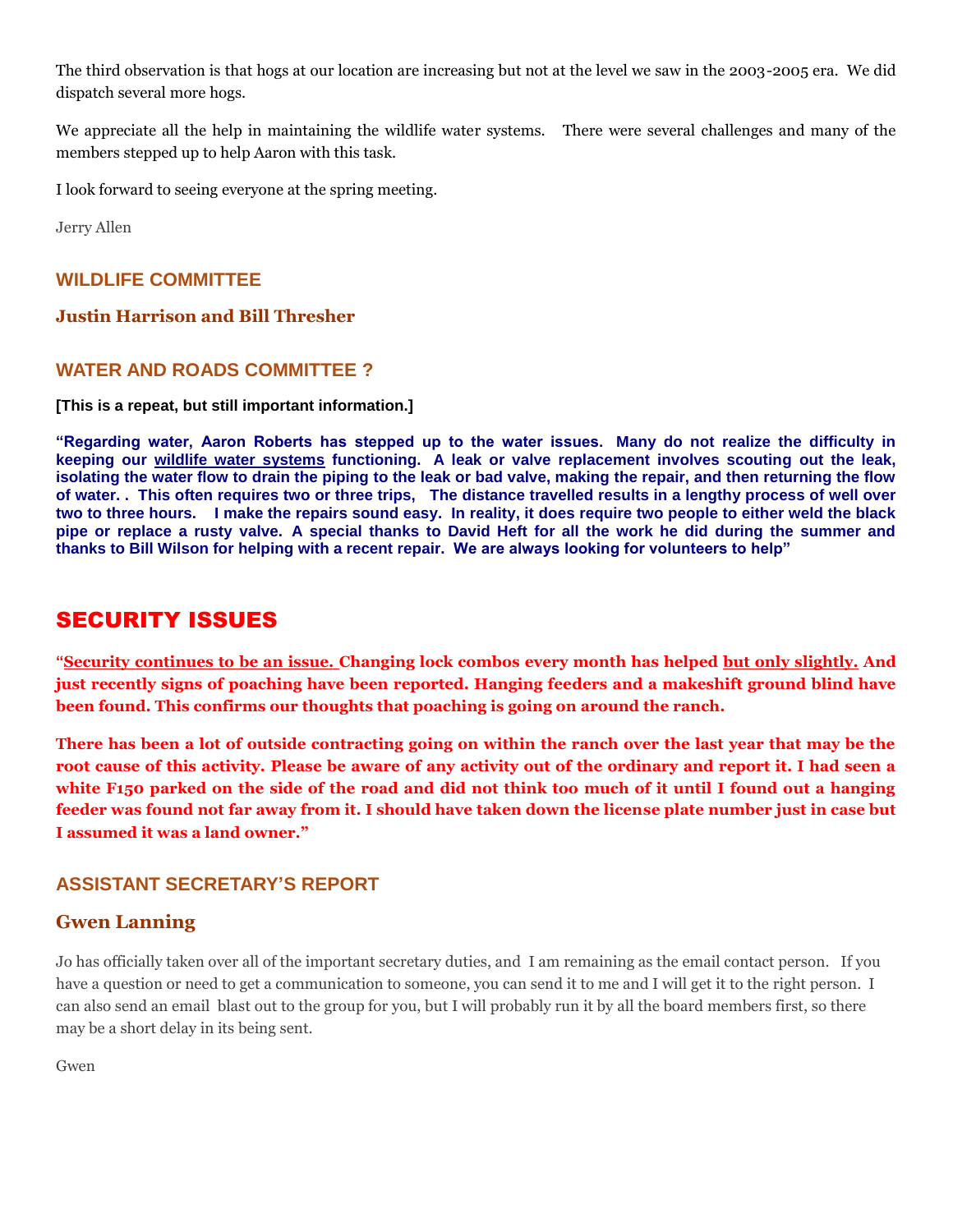## **SECRETARY/TREASURER'S REPORT**

### **Jo Roberts**

Not much to report on ICR finances except that dues invoices were email at the end of December. If you have not received yours, please let me know [\(jo.roberts@pwc.com](mailto:jo.roberts@pwc.com)). No large expenditures since the November report.

#### **Jo Roberts, Secretary/Treasurer**

#### Income and Expense Report - 2018 The Owners Association at Indian Creek

As of January 1, 2018

|                                                                                                                                                                                                                                                                   |                          | 2017         |     | 1Q 2018                  |     | 2Q 2018        |    | 3Q 2018 |    | 4Q 2018        |    | 2018 Total               |    | <b>Budget</b> |     | Remaining |
|-------------------------------------------------------------------------------------------------------------------------------------------------------------------------------------------------------------------------------------------------------------------|--------------------------|--------------|-----|--------------------------|-----|----------------|----|---------|----|----------------|----|--------------------------|----|---------------|-----|-----------|
| <b>Balance brought forward from 2017:</b>                                                                                                                                                                                                                         |                          |              |     | \$58,385.85              |     |                |    |         |    |                |    |                          |    |               |     |           |
| Income in 2018                                                                                                                                                                                                                                                    |                          |              |     |                          |     |                |    |         |    |                |    |                          |    |               |     |           |
| <b>Annual Assessments</b>                                                                                                                                                                                                                                         | S.                       | 34,433.39    | -S  | 8,795.02 \$              |     |                | Ś  |         | \$ |                | Ś  | 8.795.02                 | -S | 31,889.22     | S.  | 23,094.20 |
| Other Income                                                                                                                                                                                                                                                      | Ś                        | 2,725.00 \$  |     | 599.85 \$                |     | $\sim$         | Ś  | $\sim$  | \$ | $\sim$         | Ś  | 599.85                   | -S |               | Ś   |           |
|                                                                                                                                                                                                                                                                   | Total Income \$          | 37,158.39    | -S  | 9,394.87 \$              |     | $\blacksquare$ | \$ |         | Ś  |                | \$ | 9,394.87                 | -S | 31,889.22     | Ŝ   | 23.094.20 |
| Expenses in 2018 $^{2,3}$                                                                                                                                                                                                                                         |                          |              |     |                          |     |                |    |         |    |                |    |                          |    |               |     |           |
| Road Work                                                                                                                                                                                                                                                         | Ś                        | 2,125.00 \$  |     |                          | \$  |                | \$ |         | S  |                | S  |                          | Ś  | 16.000.00     | -S  | 16,000.00 |
| Water System Maintenance                                                                                                                                                                                                                                          |                          | 339.71 \$    |     |                          | \$  |                | \$ |         | Ś  |                | Ś  | $\overline{\phantom{a}}$ | \$ | 4,000.00 \$   |     | 4,000.00  |
| Water System Reserve <sup>4</sup>                                                                                                                                                                                                                                 | Ś                        | 5,379.93     | -Ŝ  |                          | Ś   |                | Ś  |         | \$ |                | \$ |                          | Ś  | 20,000.00     | -S  | 20,000.00 |
| Wildlife Biologist                                                                                                                                                                                                                                                |                          |              | \$  |                          |     |                |    |         | \$ |                | \$ |                          | Ś  | ÷.            | Ś   |           |
| <b>Electric Bills</b>                                                                                                                                                                                                                                             | S                        | 3,208.51     | Ŝ   | 557.60                   | Ś   |                |    |         | \$ |                | \$ | 557.60                   | S  | 3,500.00      | S   | 2,942.40  |
| <b>Annual Meeting</b>                                                                                                                                                                                                                                             |                          | 360.36       | - S |                          | Ś   |                |    |         | \$ |                | \$ |                          | Ś  | 500.00        | - S | 500.00    |
| <b>Grounds Maintenance</b>                                                                                                                                                                                                                                        |                          | $264.14$ S   |     |                          | Ś   |                |    |         | Ś  |                |    |                          |    | 500.00        | - Ś | 500.00    |
| <b>Property Taxes</b>                                                                                                                                                                                                                                             |                          | 812.57       | -Ś  | $\overline{\phantom{a}}$ |     |                |    |         |    |                |    |                          | Ś  | 700.00 S      |     | 700.00    |
| <b>Administrative Expenses</b>                                                                                                                                                                                                                                    |                          | 1,110.00     | Ŝ   | $\sim$                   | Ś   | $\equiv$       |    | $\sim$  | Ś  | ÷.             | Ś  | $\overline{\phantom{a}}$ | Ś  | 2,000.00      | - S | 2,000.00  |
| <b>Attorney Fees</b>                                                                                                                                                                                                                                              |                          |              | Ś   |                          | Ś   |                |    |         | \$ |                |    |                          | Ś  | 400.00 S      |     | 400.00    |
| Hangar/Tractor                                                                                                                                                                                                                                                    |                          | 1.476.76     | Ś   |                          |     | ٠              |    | ä,      | \$ |                |    |                          |    |               | Ś   |           |
| <b>General Reserve</b>                                                                                                                                                                                                                                            | Ś                        | 1,375.00     | -S  |                          |     |                | Ś  |         | Ś  | $\overline{a}$ | Ś  |                          |    | 2,000.00      | S   | 2,000.00  |
|                                                                                                                                                                                                                                                                   | <b>Total Expenses</b> \$ | 16,451.98 \$ |     | 557.60                   | - S |                | Ŝ  |         |    |                | \$ | 557.60                   | S  | 49.600.00     | Ŝ   | 49,042.40 |
| <b>Current Balance:</b><br>67,223.12<br>Ś<br><b>Emergency Reserve</b><br>(28,000.00)<br>s<br>Amount Still Available for Current Year (with dues received)<br>39,223.12<br>s<br>Amount Available in Total for Current Year (with dues expected)<br>\$<br>62,275.07 |                          |              |     |                          |     |                |    |         |    |                |    |                          |    |               |     |           |

 $1$  Income is considered received when it is deposited in the ICR bank account.

 $2$  Expenses for labor, e.g., well services or road work, are accrued in the month the work was performed.

 $\,^3$  Expenses incurred and submitted for reimbursement by Owners, e.g., plumbing supplies, annual meeting expenses, administrative expenses, are considered incurred upon acceptance of invoices/receipts by the Treasurer.

 $^4$  Water reserve includes replacement items for wells, i.e., bladders, pressure tanks & pressure pumps.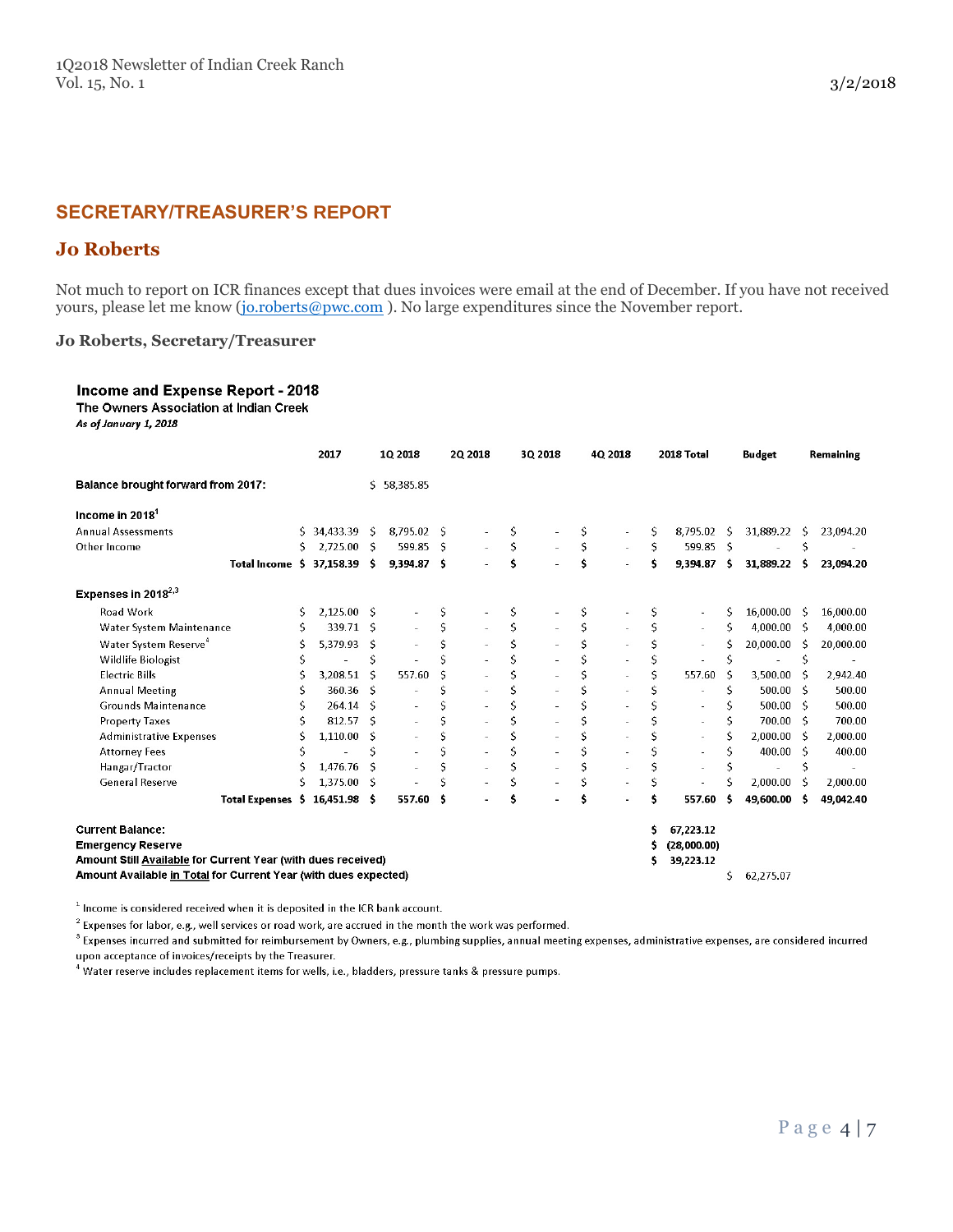

**Axis Twins courtesy Gwen Lanning**

## **NEWSLETTER EDITOR'S REPORT**

## **Pat Turpin**

Please send your wonderful photos (and I know you have 'em) to me so that we can post them in our newsletter!

My email is milligal@aol.com.

Pat Turpin

## **All photos show why** *Indian Creek Ranch* **is a premier wildlife association.**



**3 Hawks (I photoshopped it, there was really 1 hawk in 3 shots) Gwen Lanning**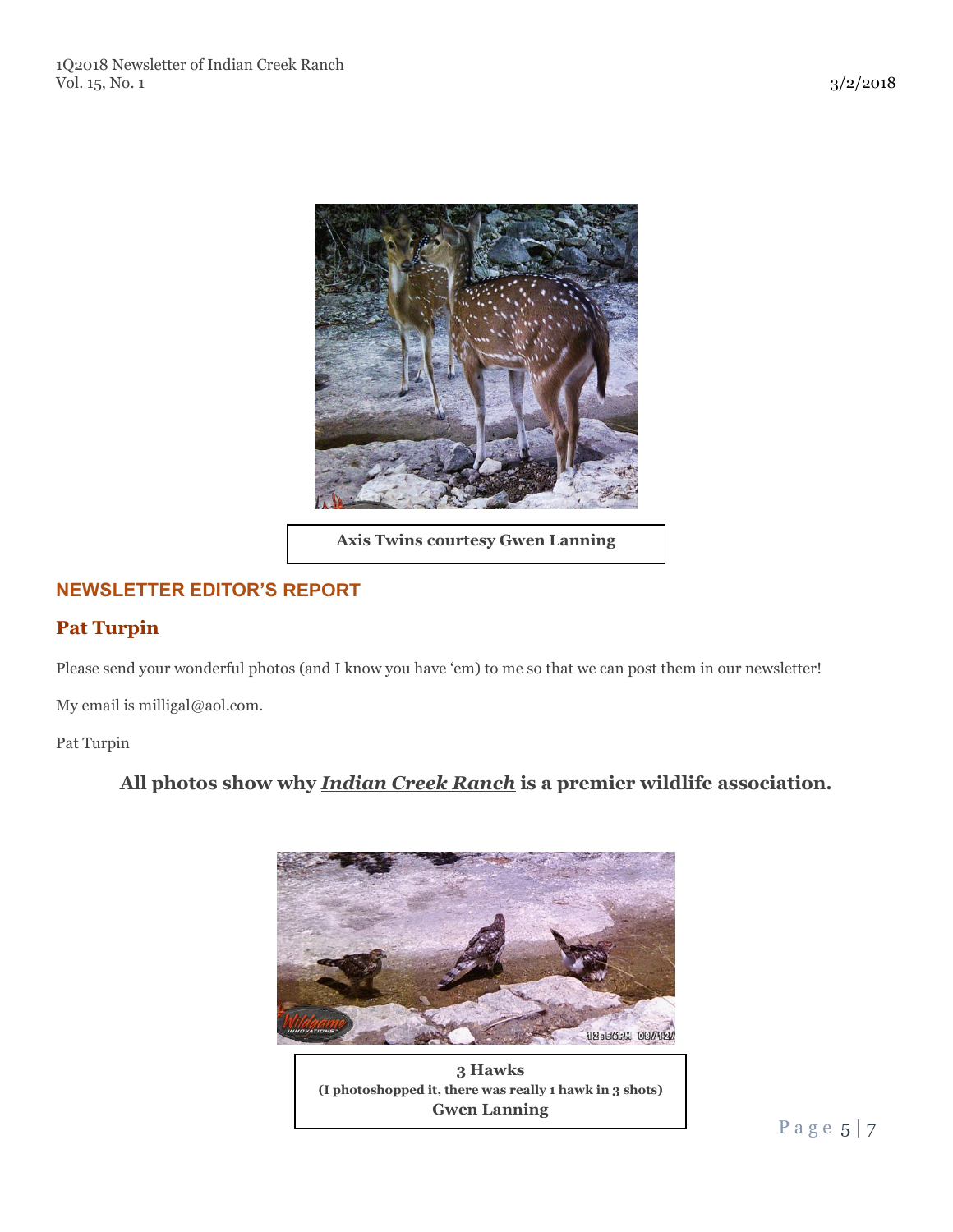

## **Game Camera Photos curtesy Alan Turpin**

| President:            | Randy Stephen          | $(713)$ 823-2785   | randy@stephenstephenson.com |  |  |  |  |  |
|-----------------------|------------------------|--------------------|-----------------------------|--|--|--|--|--|
|                       |                        |                    |                             |  |  |  |  |  |
|                       |                        |                    |                             |  |  |  |  |  |
|                       |                        |                    |                             |  |  |  |  |  |
| Vice President:       | Jerry Allen            | $(979) 836 - 1071$ | jsallens2000@gmail.com      |  |  |  |  |  |
|                       |                        |                    |                             |  |  |  |  |  |
|                       |                        |                    |                             |  |  |  |  |  |
| Sec./Treasurer:       | <b>Jo Roberts</b>      | (830) 834-0884     | jo.roberts@pwc.com          |  |  |  |  |  |
|                       |                        |                    |                             |  |  |  |  |  |
| Asst. Sec.:           | <b>Gwen Lanning</b>    | $(281)$ 460-3620   | textileranger@gmail.com     |  |  |  |  |  |
|                       |                        |                    |                             |  |  |  |  |  |
|                       |                        |                    | gwenlanning@yahoo.com       |  |  |  |  |  |
|                       |                        |                    |                             |  |  |  |  |  |
| Newsletter            | Pat Turpin             |                    | Milligal@aol.com            |  |  |  |  |  |
| Editor:               |                        |                    |                             |  |  |  |  |  |
|                       |                        |                    |                             |  |  |  |  |  |
| Wildlife Comm.:       | <b>Bill Thresher</b>   |                    | threshb@sbcglobal.net       |  |  |  |  |  |
|                       |                        |                    |                             |  |  |  |  |  |
|                       |                        |                    |                             |  |  |  |  |  |
| Wildlife Comm.:       | <b>Justin Harrison</b> |                    | jt1848@me.com               |  |  |  |  |  |
|                       |                        |                    |                             |  |  |  |  |  |
|                       |                        |                    |                             |  |  |  |  |  |
| Webmaster:            | Philip Nelson          | $(210) 863 - 0360$ | Philip@newtek.com           |  |  |  |  |  |
|                       |                        |                    |                             |  |  |  |  |  |
|                       |                        |                    |                             |  |  |  |  |  |
| Fire Rocksprings      |                        | •830-683-4111      |                             |  |  |  |  |  |
|                       |                        |                    |                             |  |  |  |  |  |
| <b>Fire Barksdale</b> |                        |                    |                             |  |  |  |  |  |
|                       |                        | •830-234-3473      |                             |  |  |  |  |  |
|                       |                        |                    |                             |  |  |  |  |  |